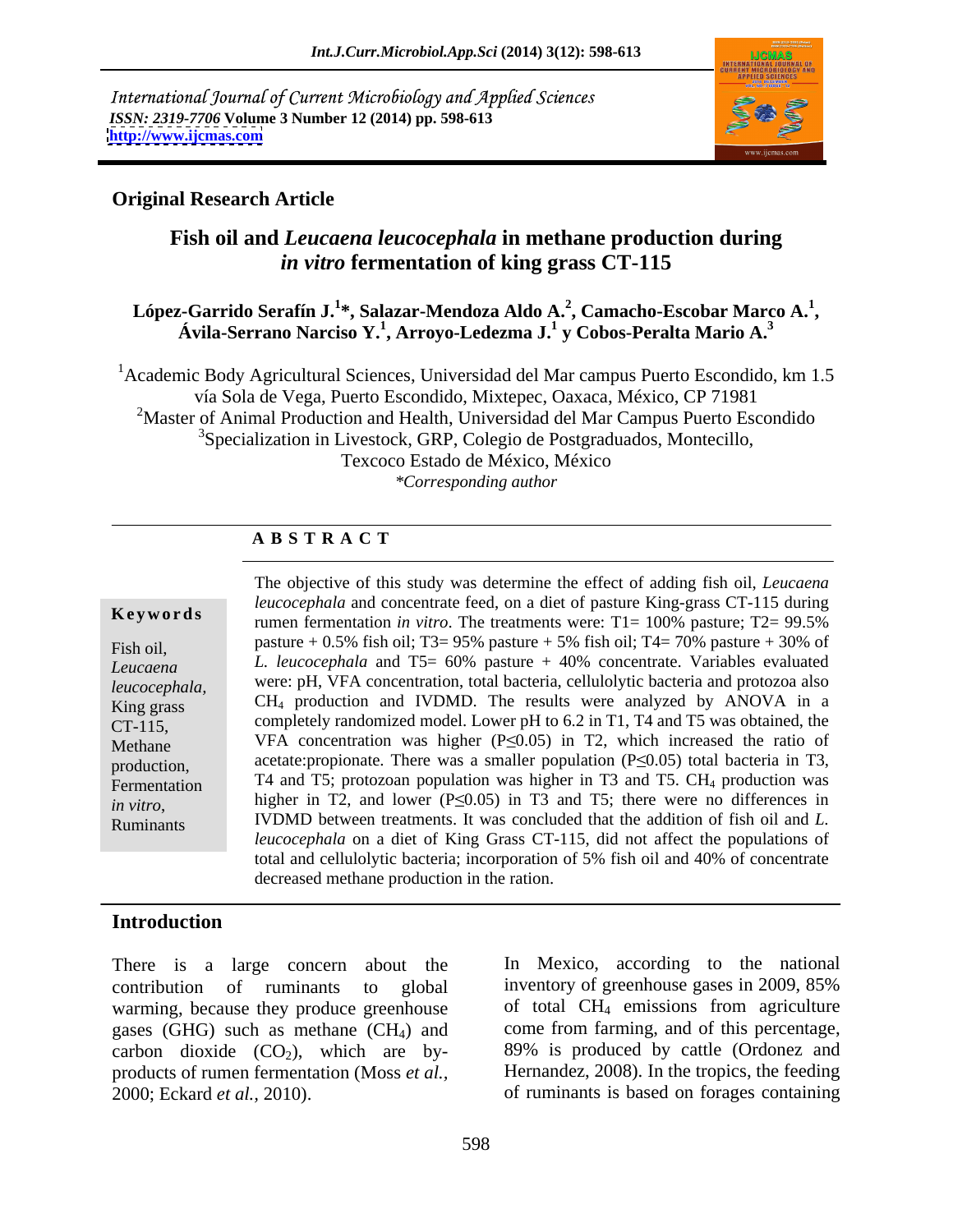low nutrient, a high proportion of cell walls sustainable and friendly to environment and low digestibility; such conditions result (Tiemann et al., 2008). Leucaena in increased production of CH4, which can represent 15 to 18% of the digestible energy agent due to its content of secondary consumed by the ruminant (Kurihara *et al.,* metabolites that are toxic to protozoa, which 1999). It is estimated that 90% of  $CH_4$  produce lower emissions of  $CH_4$  (Gurbuz, produced in the rumen and the rest in the 2009); also has the advantage that it can be large intestine by methanogenic Archaea used in diet as a protein supplement. group of organisms that use  $H_2$  to reduce Moreover, it is considered that an increase in  $CO<sub>2</sub>$  and CH<sub>4</sub> and synthesize ATP as final proportion of concentrate up to 50% in products (Lana *et al.,* 1998; Rusell and ruminant diets, reduces the growth of Richlik, 2001; Deramus *et al.,* 2003). protozoa (Act, 2010), thus proliferation Reduce CH4 production in ruminants is a methanogenic microorganisms is reduced, challenge, because by decreasing the which results in a decrease in CH4 production of gas, the efficiency of energy utilization is improved diet, which can lead for production systems in the tropics to economic and environmental benefits (Clemens and Ahlgrimm, 2001; (Teferedegne, 2000). Have been developed different strategies to reduce methane emissions; the most practical and efficient, is manipulation of diet to change patterns of emissions in ruminants, have been been used additives such as organic acids

It has also been added to the diets vegetable recent years they have been added to the diet of ruminants in the tropics, legumes and arboreal, which are an alternative **Materials and Methods** 

(Tiemann *et al.,* 2008). *Leucaena leucocephala* has been used as desfaunante produce lower emissions of  $CH<sub>4</sub>$  (Gurbuz, used in diet as <sup>a</sup> protein supplement.Moreover, it is considered that an increase in proportion of concentrate up to 50% in emissions; however, this practice is costly (Clemens and Ahlgrimm, 2001; Santacoloma, 2011).

fermentation using forages improved incorporated into the diets vegetable oils, nutritional quality, including a high animal fats, leguminous trees and a high proportion of grains in the diet, have also proportion concentrated food. So far, the and ionophores which reduce acetate to measuring CH4 and some parameters of propionate ratio, reducing CH4 production in rumen fermentation; sometimes conflicting rumen (Bhatta *et al.,* 2009). Another method results have been reported, and in general, that reduces CH4 production in ruminants, have not been explained concretely the are acetogenic bacteria inocula (McAllister effects of the addition of the foregoing *et al,.* 1996; Baker, 1999), which use ingredients in diets based on tropical hydrogen ions and causing them to be forages; particularly on pH, ruminal metabolized as propionic acid, decreasing fermentation parameters, the concentration production of CH4 and improves efficiency of rumen microbial populations, CH4 of energy use (Boadi *et al.,* 2004). production and *in vitro* dry matter In research conducted to reduce CH<sub>4</sub> emissions in ruminants, have been generated information is digestibility (IVDMD).

oil or animal fat, which compete for the The objective of this research was to hydrogen ions with methanogenic determine the effect of the addition of fish microorganisms in rumen fermentation oil, *Leucaena leucocephala* or supplement; (Czerkawski *et al.,* 1966); which decreases on pH, VFA concentration, total population the concentration of protozoa and has a toxic of bacteria, cellulolytic bacteria, total effect on methanogenic microorganisms. In protozoa; CH<sub>4</sub> production, and IVDMD; on a diet made King grass CT-115 pasture during *in vitro* rumen fermentation.

**Materials and Methods**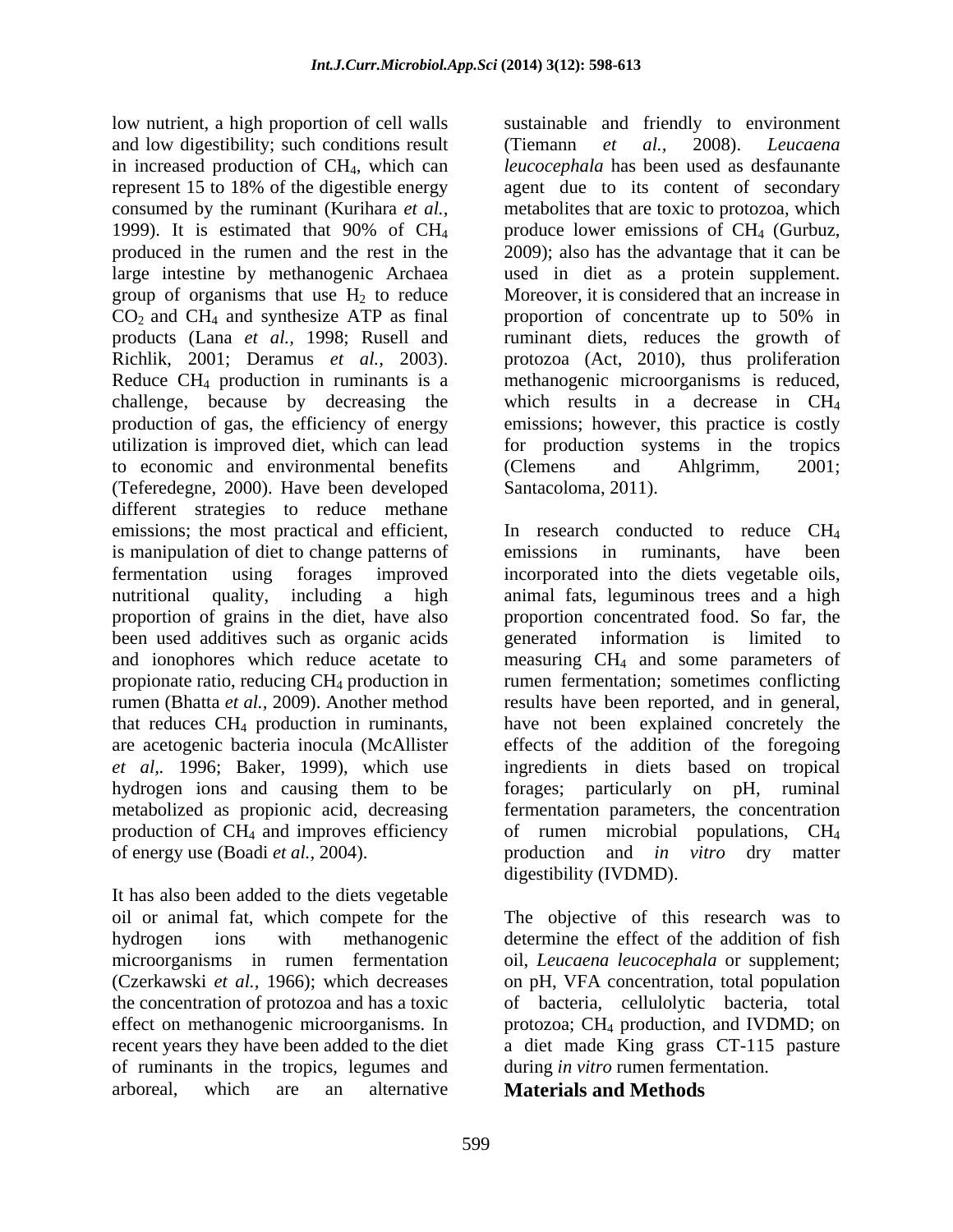The study was conducted in the Laboratory cheesecloth four capable, it was Mexico. Chemical analyzes of samples were Microbiology and Microbial Genetics use, which occurred 50 min after collection. belonging to the Colegio de Postgraduados,

Five experimental treatments were according to the method reported by Baez evaluated; T1 = 100% King grass CT-115 (2010). For trapping the biogas produced, pasture; T2 = 99.5% King grass CT-115 Taygon<sup>®</sup> hoses, provided at their ends with pasture + 0.5% fish oil; T3 = 95% King grass CT-115 pasture  $+$  5.0% fish oil; T4 = relief valve adapted to equalize the 70% King grass CT-115 pasture + 30% *Leucaena leucocephala*; T5 = 60% King was placed in a graduated cylinder upside grass CT-115 pasture + 40% concentrate. down to 50 mL, to measure the displacement The King grass CT-115 pasture were collected at 90 d of growth in an experimental plot established in the experimental field of the Universidad del Mar campus Puerto Escondido, Oaxaca. The pH was determined after 72 h of

The experiment was conducted under conditions *in vitro*, using the method reported by Rodriguez (2009), gas trapping. They were used 15 serological glass vials with capacity of 100 mL, as biodigesters. glucose-cellobiose and starch, using as basis transferred with 0.25 mL of 25% Yokoyama (1995). The vials were sealed then were tested for sterility. A cow Brown Grass CT-115 water ad libitum were used Perkin Elmer<sup>®</sup> model 500 with autosampler

**Study Area** *for obtaining the ruminal fluid.* **The rumen** of Biochemistry and Nutrition, Universidad subsequently deposited in a hermetically del Mar, Campus Puerto Escondido, Oaxaca, sealed thermo were transported to the performed in the laboratory of Rumen bottomed flask with  $CO_2$  flux at 39 $\degree$ C until fluid was removed at 08:30 h, filtered in cheesecloth four capable, it was laboratory, and was deposited in a round-

Montecillo, Texcoco, Mexico. The inoculated digesters were placed in a **Experimental treatments**  BMME at 39°C; Each digester was coupled water bath RIOSSA trademark, model to a trap with acidic saline solution, prepared hypodermic needles were used. In traps a atmospheric pressure. Finally, the gas trap of acid trap saline solution.

## **Determination of pH**

**Experimental procedure Experimental procedure experiments** with a potentiometer incubation (Lana *et al.,* 1998) in the trademark HANNA<sup>®</sup> HI2210 model HI2210 model calibrated at two points (4.0 and 7.0).

## **Concentration of VFA**

Under anaerobic conditions were added to of phenol-hypochlorite (McCullough, 1967) each vial 45 mL of a culture medium was used; 1 mL of each sample was clarified rumen fluid (GCA-FR), according metaphosphoric acid in Eppendorf tubes to the methodology described by Cobos and with a capacity of 2.0 mL. In an Eppendorf with rubber stoppers and aluminum-rings, 11,000 rpm for 10 min at 4 °C. Thereafter sterilized at 121°C and 1.5 atm for 15 min, the supernatant was taken and placed in Swiss x Zebu rumen cannulated, stabled and concentration was determined after 72 h fed for 21 d with a diet of grass and King incubation in a gas chromatograph Clarus For determination of the AGV, the method was used; 1 mL of each sample was transferred with 0.25 mL of 25% 5810R centrifuge, were centrifuged at vials for chromatography. The VFA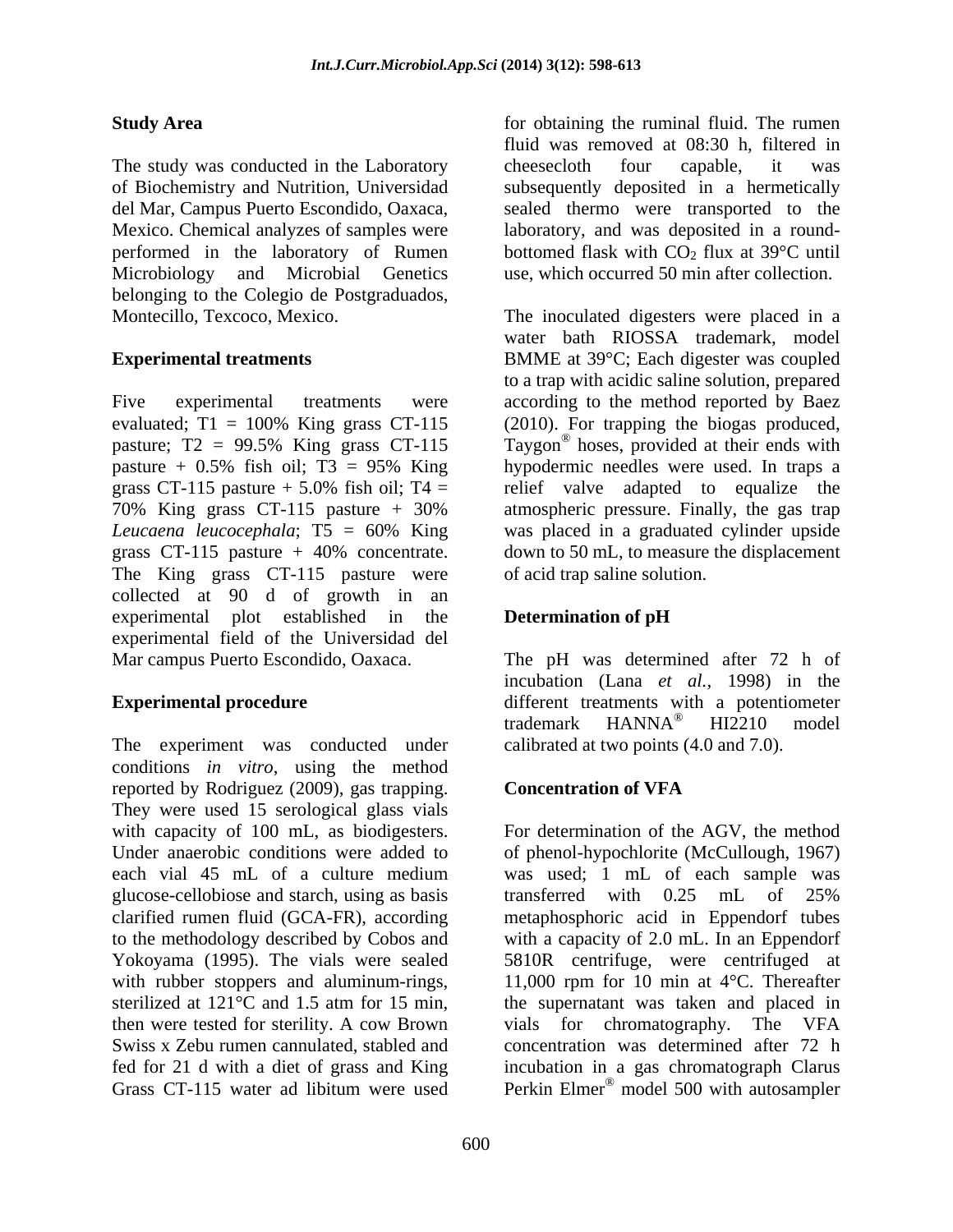and Elite FFAP capillary column, hydrogen displacement of the traps at 0, 6, 12, 24, 48 was used as carrier gas with a flow of 15 mL

in a Neubauer-improved camera and an optical microscope MOTIC<sup>®</sup> trademark, factor in the constant of the chamber  $(50,000)$ .

Cellulolytic bacteria concentration was method (MPN, Harrigan and McCance,

Cellulolytic bacteria development was confirmed by degradation of Whatman 541 paper after 10 d of incubation at 39°C. Ruminal protozoa concentration was improved camera, and with an optical completely randomized design, were concentration was expressed by  $mL^{-1}$  of protozoa in a volume of 1 x 1 x 0.1 mm analysis of variance using the PROC GLM

the acid salt solution was made, by volume

min-1, the injector temperature, detector, The gas captured in traps was subjected to and heater was 200, 250 and 140  $\degree$ C, thermal conductivity by gas chromatography respectively. to determine the percentages of CH4 and **Microbiological Analysis**  Perkin Elmer® model was used, with Total bacteria concentration was determined PE 6'x1 / 8 ODSS: Propak 080/100 and at 0, 6, 12, 24, 48 and 72 h of incubation manually injected 0.1 mL of sample. The (Stewart *et al.,* 1997), by the direct method characteristics and conditions of the method optical microscope MOTIC<sup>®</sup> trademark,  $28^{\circ}$ C min<sup>-1</sup> ramp 2.5°C min<sup>-1</sup>, the final 80°C model DMB3, at a magnification of  $100X$ .  $0.5 \text{ min}^{-1}$ ; b) TCD injector temperature The concentration of bacteria per  $mL^{-1}$  of 130°C; c) 0.1 mL injection volume, d) flow rumen fluid was calculated as the product of  $\qquad$  of carrier gas (helium) 23.5 mL min<sup>-1</sup>, e) the average of counted cells for the dilution  $CH_4$  retention time was 1 min  $\pm$  0.05, and and 72 h of incubation (Rodriguez, 2009). CO2. A gas chromatograph Clarus 500 thermal conductivity detector and a column were: a) temperature ramp in the oven start  $^{-1}$  the final  $0.00C$ , the final  $80^{\circ}$ C ; b) TCD injector temperature  $^{-1}$   $\Omega$ , e)  $CO_2$ , 2 min  $\pm$  0.05.

## *In vitro* **dry matter digestibility**

estimated by the most probable number At 72 h of incubation, the contents of the 1979), after 72 h of incubation in culture equipment vacuum pump GAST®, DOAtubes with triplicate samples, provided with P704-AA model; the residue was dried in a an anaerobic liquid medium prepared stove FELISA® 75°C for 48 h. An analytical according to the methodology cited by balance was used for obtaining constant Cobos *et al.* (2002). **Exercise 2** weight. Digestibility of dry matter (DM) digester were filtered using filtration , DOA- 75°C for 48 h. An analytical was determined by the method proposed by Mellenberger *et al.* (1970).

### **Statistical Analysis**

determined by direct count using a Neubaer-<br>For the analysis of the results was used a microscope MOTIC<sup>®</sup> trademark, model considered as experimental units DMB3, at a magnification of 40X, protozoa biodigesters and were randomly assigned to  $^{-1}$  of one of five treatments with three ruminal fluid, as the average product replications. The data were analyzed by multiplied by the dilution factor. procedure of SAS (2010) and the Tukey test **Production of CO<sub>2</sub> and CH<sub>4</sub>** Torrie, 1988). Variables for total bacterial A record of the volume of gas produced by protozoa, a logarithmic transformation were completely randomized design, were considered as experimental units analysis of variance using the PROC GLM was used to compare means (Steel and concentration, cellulolytic bacteria and performed to normalize the data.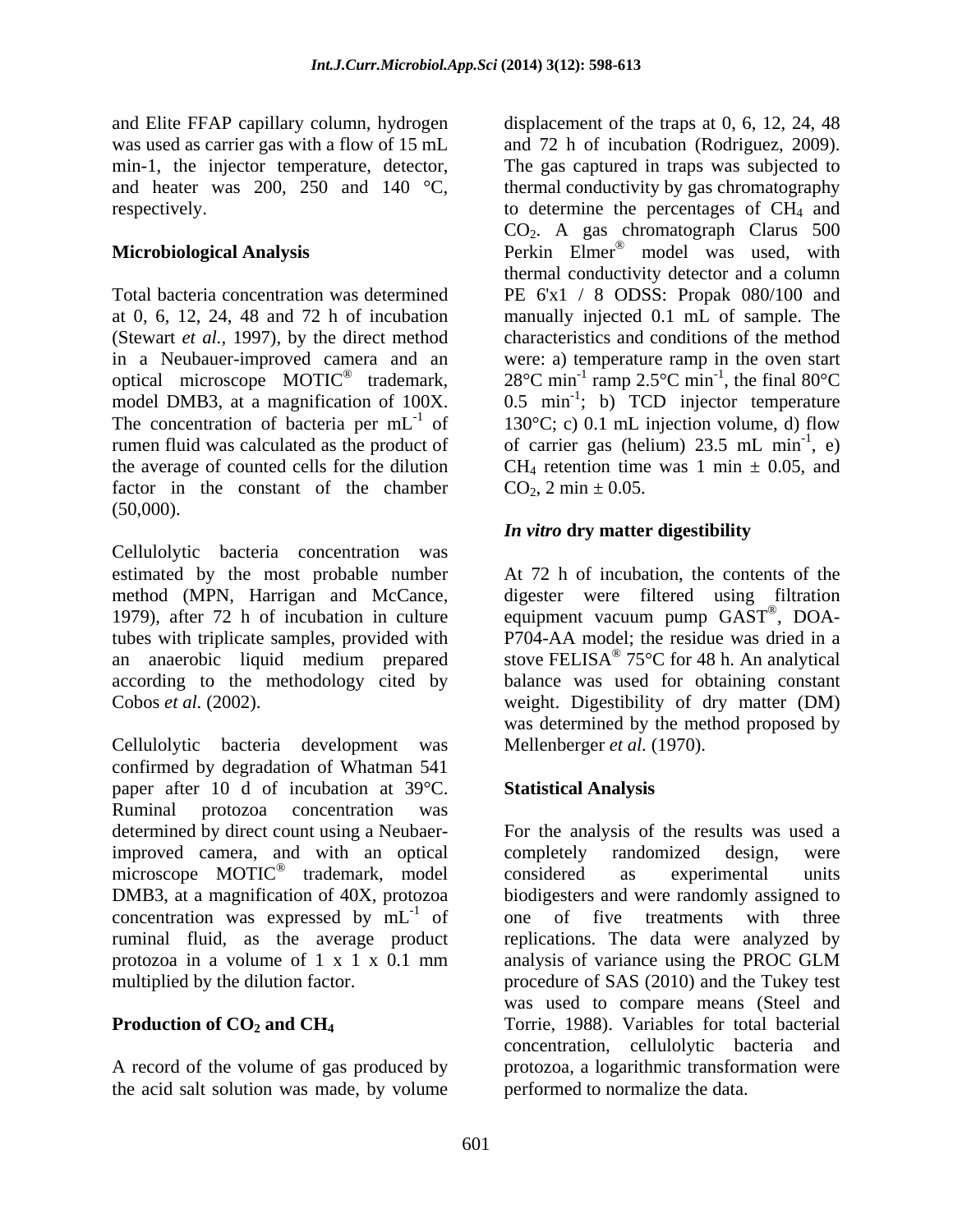## **Results and Discussion**

The pH value at T2 was higher  $(P \le 0.05)$ than the other treatments (Table 1); while T3 increased the ethyl propionate ratio.<br>had a pH of 6.55 which was higher (P Martinez (2011), mentioned that the had a pH of 6.55 which was higher (P  $<$ 0.05) at T1, T2, T4 and T5, which had values of 6.24, 6.12, 6.16 and 6.09, respectively. Total VFA production was proportions of VFA. In other studies, no<br>higher  $(P \le 0.05)$  in T2 compared with T1 effect was found in the ruminal higher ( $P \le 0.05$ ) in T2 compared with T1, T3 and T4; being similar to T5 (Table 1). The acetate concentration was higher (P  $\langle 0.05 \rangle$  in T2 and T4; while T5 present the concentration was higher ( $P \le 0.05$ ) in T5; in contrast, the lowest concentration  $(P \le 0.05)$ concentration was higher in T2, and the lowest concentration was in T5. The acetate to propionate ratio was higher  $(P \le 0.05)$  in T2 and the lowest ratio  $(P \le 0.05)$  was

The average pH value between treatments was 6.23 at 72 hours of incubation, indicating that proper conditions are maintained for the activity of cellulolytic bacteria and methanogenic microorganisms (Yokoyama and Johnson, 1988). However, T5 had a pH value of 6.09 and it is likely that development of cellulolytic bacteria have been affected; as indicated by Russell and Wilson (1996) who observed a decrease in the degradation of cellulose when the pH dropped below 6.2. Shriver *et al.* (1986) and Hoover (1986) observed that a moderate decrease in pH weakens the adhesion of cellulolytic forage particles, thus reducing their degradation bacteria. Russell and Dombrowski (1980), attributed to the low concentration of cellulolytic bacteria in rumen pH unfavorable, is due to increased energy costs of maintenance and damage to the cell membrane. found in total VFA concentration or the

**Values of pH and VFA** during fermentation occurred in T2 greater lowest concentration  $(P \leq 0.05)$ . effect of fat on the acetate to propionate Furthermore, the propionic acid ratio (Avila et al 2000; Ueda et al 2003; was obtained in T2. The butyrate horse oil to the diet reported increased obtained in T5. partial increased the concentration of Incorporating fish oil in the diet, observed amount of total VFA, with higher production of acetate and butyrate, which increased the ethyl propionate ratio. Martinez  $(2011)$ , mentioned that inclusion of non-protected fat sources in the diet modifies the concentrations and molar proportions of VFA. In other studies, no effect was found in the ruminal concentrations of acetate, propionate and butyrate to include some source of fat in the diet (Beauchemin *et al.,* 2007); found not Montgomery et al 2008). In contrast, Mohammed *et al.* (2004) by adding sea concentration of propionate and decreased concentration of acetate and butyrate. In the present study, increases in the concentration of acetate and butyrate was probably due to cellulolytic bacteria; with intense degradation of cellulose and fermentation of soluble carbohydrates by saccharolytic bacteria, producing a high concentration of acetate (Owens and Goetsch 1988). In T3 only differences in the concentration of butyrate were found, these results are consistent with Dong *et al.* (1997) who added 10% fish oil diet during fermentation and found differences in the concentration of butyrate; T3 in the acetate to propionate ratio showed a slight decrease from T1; in this context Doreau and Chilliard (1997) mentioned that the addition of dietary lipids, produces reductions in fiber digestion, with increase in the concentration of propionic acid and acetic acid decreased and butyric acids. No effects have been obtained by adding less than 5% of dietary fat. In the present study, with the addition of *Leucaena leucocephala*, no statistical differences were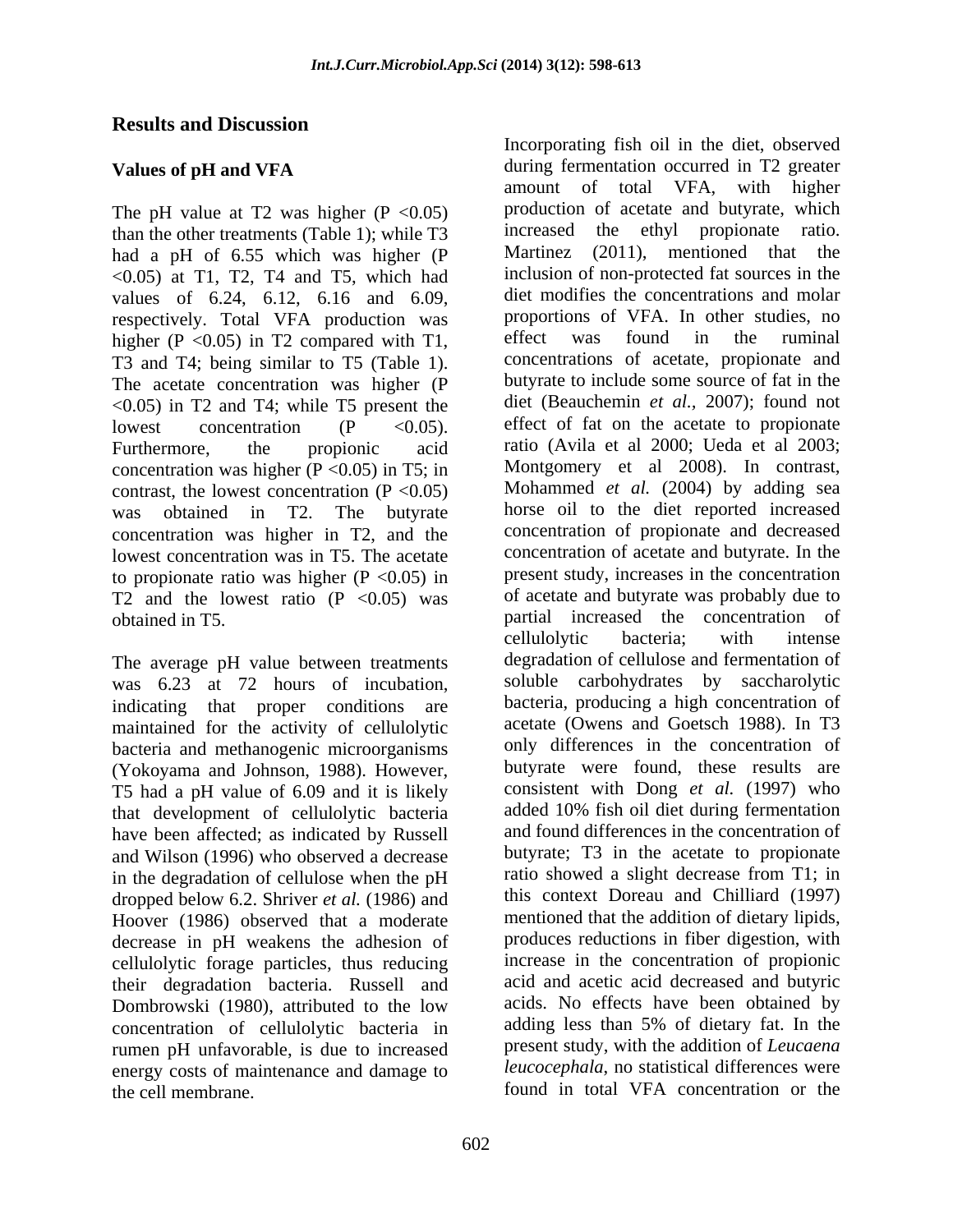amount of propionate or in acetate to (1988) mentioned that greater concentration propionate ratio; however, were obtained of propionate in the rumen occurs when the decrease in the proportion of butyrate and ratio falls forage: concentrate; which can increased production of acetate compared to result in reducing methane production, the control group (T1). In contrast, Galindo because the formation of hydrogen retains *et al.* (2007) found no differences in the propionate, which reduces the production of concentrations of acetate, propionate and butyrate, adding 30% *Leucaena leucocephala* on a diet of grass. Moreover, **Concentration** of total bacteria, Estrada-Liévano *et al.* (2009) reported an increase in the production of propionate and butyrate, with the addition of *Leucaena leucocepala* a star grass diet. Rodriguez T1 and T2, were higher (P < 0.05) at T3, T4 (2010) formulated a diet under conditions and T5 (Table 2). The concentration of similar to ones of this study, added cellulolytic bacteria ranged from 4.96 x  $10^6$ *Leucaena leucoccephala* and found no  $mL^{-1}$  to 29.66 x 10<sup>6</sup> mL<sup>-1</sup> without significant significant differences in total VFA differences (P> 0.05). The concentration of production, or in the proportions of acetate, propionate and butyrate. Rodriguez (2010) and T5 compared to T1, but similar to T2 reported that VFA production of tree legumes depends on the chemical nature of the tannins, including its structure, degree of The concentration of total bacteria in all polymerization and reactivity; in addition to its concentration in the feed. As forage mL of culture medium being within the legume with moderate or high amounts of normal range (Yokoyama and Johnson, tannins, tend to have lower proportions of 1988). T2, where 0.5% added fish oil in the acetic: propionic acid than those with low diet, an increase in the number of total levels of tannins (Mbugua *et al.,* 2008; bacteria was introduced, being similar to T1; Garcia *et al.,* 2008.). By adding 40% of concentrate feed in the diet (T5), no reported by Dong *et al.* (1997) who added differences in total VFA concentration was 10% cod liver oil in a hay-based diet, and found; however, the acetate concentration found a higher concentration of total was lower; whereas propionate proportion was higher than the other treatments. In this adding 7.5% coconut oil, found no respect Bedolla (2010) mention that when the addition of concentrate not exceeding bacteria; in this sense Machmüller and 35% of the dry matter of the diet, there is an Kreuzer (1998), by adding 7% coconut oil increase in total VFA concentrations, and observed an increase in the number of total cellulose digestion is improved without bacteria. This occurs when polyunsaturated altering the pH of rumen. When the amount fatty acids are rapidly hydrogenated in the of concentrate in diets containing forage is rumen, and coconut oil supplied in small increased, an increase also occurs in the amounts, can potentiate the growth of production of total VFA and propionate, cellulolytic bacteria (Martinez, 2011). A with a decrease in the concentration of different effect was observed in T3 to add acetate (Beauchemin and McGinn 2005; McGeough *et al.,* 2010). Fahey and Berger

CH4 (Mendoza-Martinez *et al.* 2008).

### **Concentration of total bacteria, cellulolytic bacteria and protozoa**

The concentration of total bacteria at 72 h, at 6  $^6$  mL<sup>-1</sup> without significant protozoa at 72 h was higher ( $P \le 0.05$ ) in T3 and T4 (Table 2).

treatments was maintained at  $10^9$  cells per  $9$  ealls not cells per 1988). T2, where 0.5% added fish oil in the these results are consistent with data bacteria. Moreover, Galindo *et al.* (2009), by adding 7.5% coconut oil, found no differences in the concentration of total 5% fish oil, wherein the total bacterial number declined (P  $\langle 0.05 \rangle$  at 72 h versus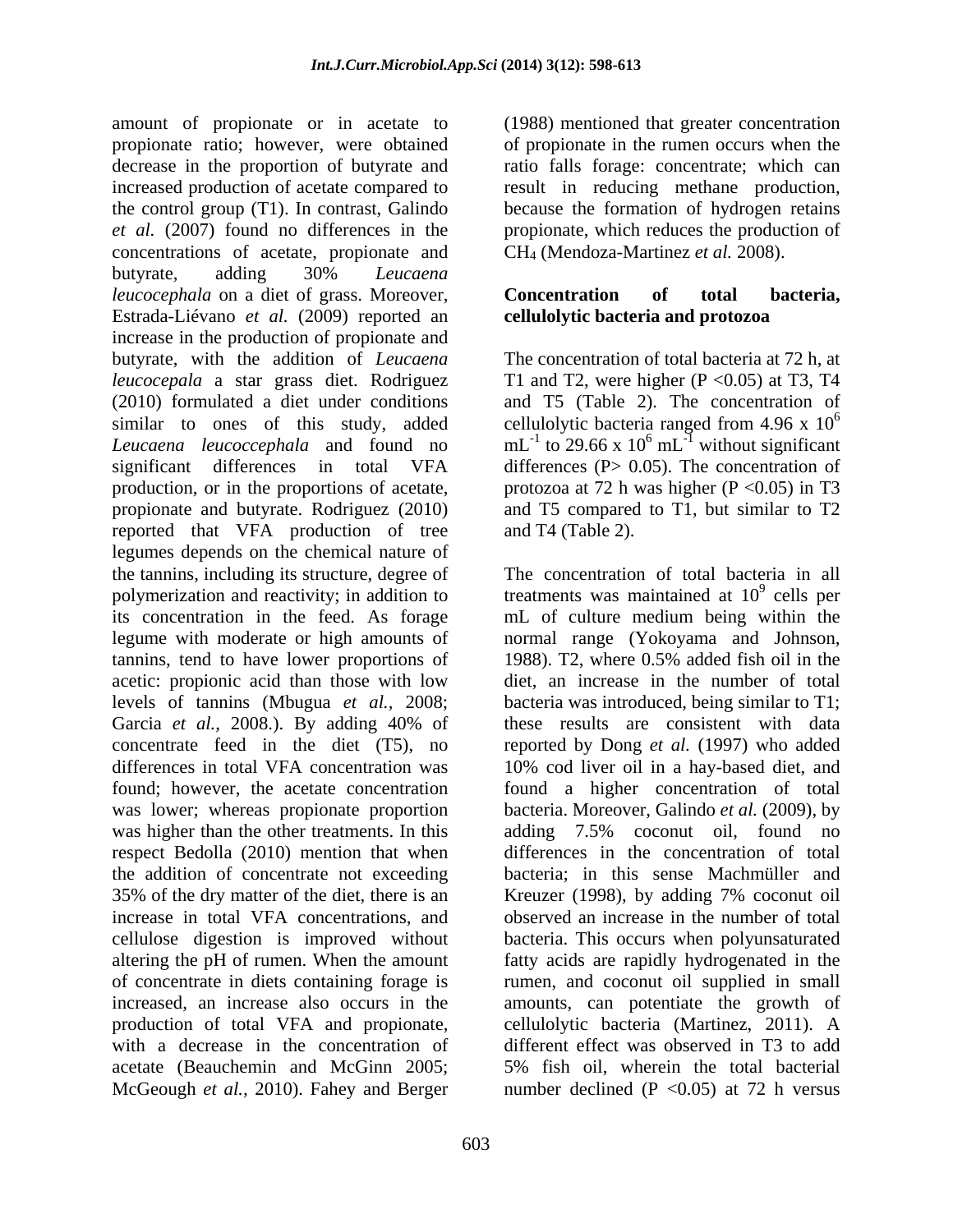T1. In a study by Dohme *et al.* (2003) observed that high levels of EPA and DHA in fish oils, decrease lipolysis and degrade from 50 to 85% of EPA and DHA biohydrogenation, causing a toxic effect when the oleic acid on the surface of bacteria adhering, preventing the entry of were increasing degree of unsaturation and the presence of free carboxyl groups; comparison with 100% diet fodder. degree of unsaturation. In the present study that a high forage diet decreases the toxic bacteria by adding 30% of Leucaena

h; These results contrast with the data protozoa; meanwhile, Yang *et al.* (2009), concentration of protozoans. Zapata *et al.* (2012) reported that involvement of protozoa in the biohydrogenation is initially

in the diet with 5% of fish oil (T3) is added, can be explained by the protozoa are able to fatty acids highly toxic to bacteria, allowing the development of the latter.

nutrients into the cell. However, in this In this investigation was a decrease in the study there was no difference in the concentration of total bacteria by adding to concentration of cellulolytic bacteria in the the diet 30% of the legume *Leucaena* different treatments. Other studies have *leucocephala* (T4). Similar results have been reported a decrease in the population of reported by Galindo *et al.* (2003), who cellulolytic bacteria by adding oils to the added the same amount of the legume tree diet (Maczulak *et al.,* 1981), the main causes on a diet of forage and reported a decrease however, Chalupa *et al.* (1984) mentioned Moreover, Galindo *et al.* (2008) reported a that concentrations of 3-5% oil can be tolerated by rumen microorganisms. proportion of legume in the diet; they found Furthermore, Dong *et al.* (1997) reported fewer total bacteria to incorporate up to 30% that the effect of oil on the cellulolytic of this legume. In this study, the addition of bacteria population depends more on the *Leucaena leucocephala* in the diet had no individual properties of the fatty acids of the effect on the concentration of cellulolytic the concentration of cellulolytic bacteria was between T4 and T1; which agrees with the not affected by the addition of oil to the diet, results reported by Galindo *et al.* (2007) and which can be explained by the investigations Galindo *et al.* (2008), who found no of Smith and Harris (1993), who reported difference in the number of cellulolytic effect of the fat on ruminal bacteria. *leucocephala* on a diet based on star grass. In diets where fish oil (T2 and T3) were *leucocephala* was incorporated, the viability added, the viability remained protozoan 72 of protozoa remained 72 h; results agree reported by Machmüller and Kreuzer *al.* (2003) who observed an increase in the (1998), who added oils to the diet, and concentration of protozoa, which was obtained a reduction in the number of attributed to factors related to the legume, included in a diet for cows 4% soybean oil, 4% of linseed oil and 4% of a mixture of that when some tropical species tannins have both, and observed a decrease in the little ability to precipitate proteins may be oriented lipolysis and subsequently the decreased the concentration of total bacteria isomerization of some compounds. In this compared to T1 and T2; this can be study, the increased viability of the protozoa explained by the decrease in pH to 9.6 at 72the number of total bacteria in comparison with 100% diet fodder. linear decrease with increasing the bacteria, so there were no differences bacteria by adding 30% of *Leucaena* In T3, where 30% of *Leucaena* with previous data obtained by Galindo *et*  such as vegetative state, age, phenology, the time of year; also has been demonstrated safe for some rumen microbes (Makkar and Becker 1998). At T5 where the commercial feed in 40% of the diet was included, it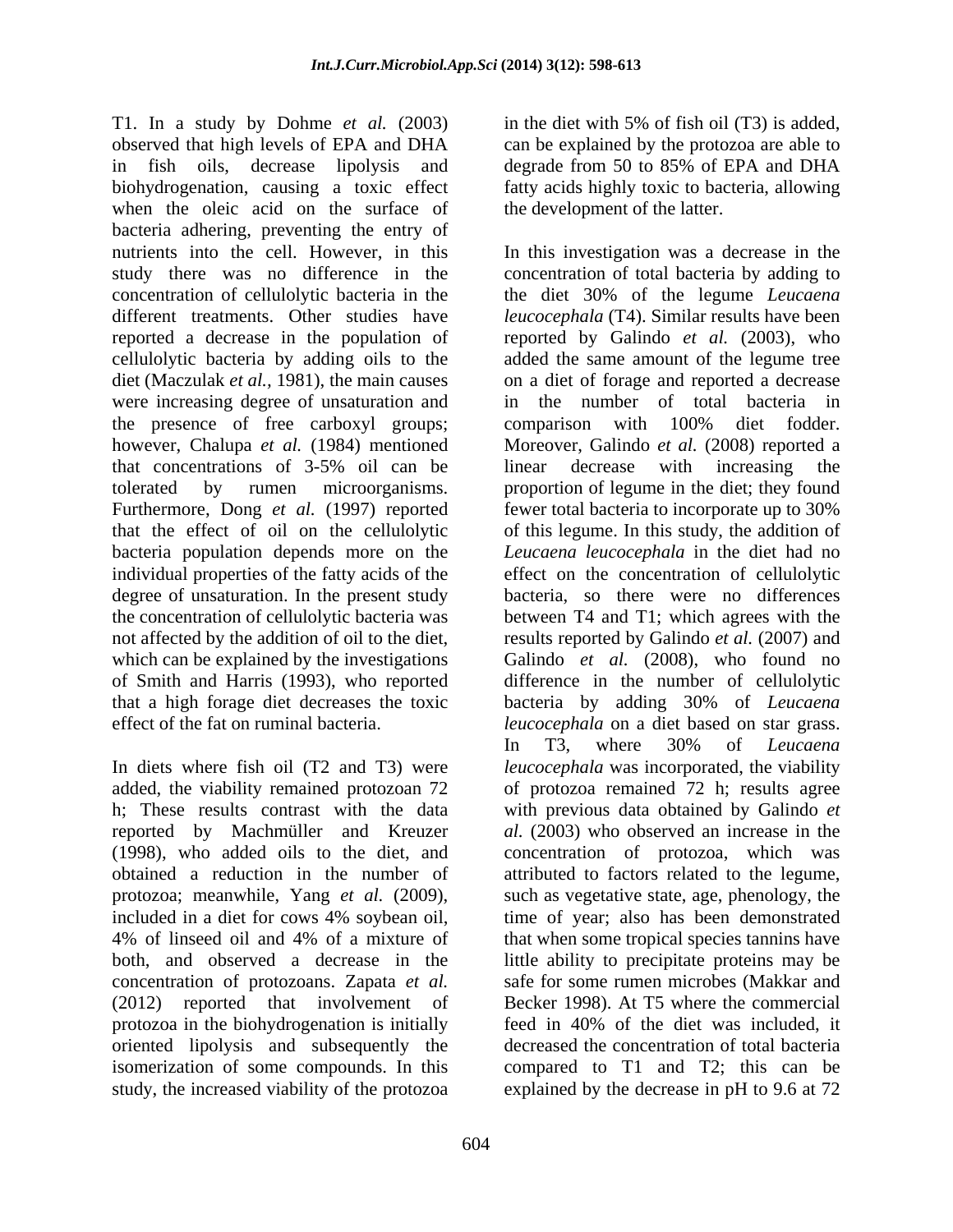h incubation. Wool *et al.* (1998) mentioned lowest concentration (P <0.05) was found in about that in a ruminal pH below 6.2 can T5 and T3. By adjusting the concentration of affect the microbial population. Moreover, the concentration of cellulolytic bacteria in determined that the highest concentration (P T5 did not differ (P $> 0.05$ ) compared to  $\langle 0.05 \rangle$  of CH<sub>4</sub> was presented at T2, and the other treatments; In contrast, other studies lowest concentration (P <0.05) was recorded have reported that diets high in concentrate, in T5. where acid production is high, a reduction is observed in the population of cellulolytic Expressed in percent IVDMD showed no bacteria (Van Soest, 1982). However, many significant difference (P> 0.05) between amylolytic bacteria (strains of *Fibrobacter* treatments, the average value of IVDMD *succinogenes, Prevotella ruminicola, Butirivibrio fibrisolvens*) are also cellulolytic (Hungate, 1966), so the The average IVDMD of King Grass CT-115 cellulolytic populations can resist moderate obtained during this experiment was 9.5%, fluctuations in pH with slight decrease in its which is considered relatively high for a activity (Calsamiglia *et al.,* 2002, Hoover, tropical grass, considering the content of cell 1986); this may explain why no differences between T5 and other treatments. Moreover, factors why that the addition of fish oil (T2 T5 showed an increase in the concentration and T3), *Leucaena leucocephala* (T4) and of protozoans. Yokoyama and Johnson concentrated food (T5) did not differ from (1988) mention that diets with higher feed concentrate, increase the concentration of total protozoa; then it is important to let the production of  $CH_4$  was observed consider that when concentrated food is by adding 0.5% fish oil (T2), which consider that when concentrated food is included in the diet of ruminants in more<br>than 70-80% of the MS, the pH drops below al. (2007) reported 17% reduction in than  $70-80\%$  of the MS, the pH drops below 6.0as a consequence drastically reduces the concentration of protozoa (Dennis *et al.,* 1983). It has been reported that the increase in the population of protozoa has some and Kreuzer (1998) also observed decreased<br>benefits for ruminant to avoid drastic CH<sub>4</sub> production when added to the diet 3.5% benefits for ruminant to avoid drastic  $CH_4$  production when added to the diet 3.5% changes in pH because the protozoa are and 7% coconut oil, these researchers changes in pH, because the protozoa are predatory effect on the population of rumen bacteria, total, cellulolytic and amylolytic (Mendoza *et al.,* 1993), this may explain the decrease of the concentration of total

 $CO<sub>2</sub>$  production was higher (P < 0.05) in T3 (Table 3) relative to the other treatments, (P <0.05) in T2 (Table 3); in contrast, the or number of protozoa between treatments

CH4 with the values of IVDMD was in T5.

was 49.55% (Table 3).

obtained during this experiment was 9.5%,<br>which is considered relatively high for a walls (Herrera 1997) this could be one of the control group (T1).

bacteria in the present study.  $I_1$  Increased production of  $CO_2$  and  $CH_4$ **Production of CO<sub>2</sub> and CH<sub>4</sub> in the** 5.0% fish oil, this is due to the decrease **treatments and determination of IVDMD** CH4 production, the amount of free  $CO<sub>2</sub>$  in (Table 3) relative to the other treatments, present study, in contrast to other research recording the lowest numerical value in T2; eports because no statistical differences (P> Moreover, the CH<sub>4</sub> concentration was higher  $0.05$  on *in vitro* digestibility of dry matter, Increased production of CH4 was observed by adding 0.5% fish oil (T2), which contrasts with other research. Beauchemin *et al.* (2007) reported 17% reduction in methane production by adding sunflower oil, tallow and sunflower seeds, attributing a decrease in fiber digestibility. Machmüller and Kreuzer (1998) also observed decreased  $CH_4$  production when added to the diet 3.5% and 7% coconut oil, these researchers concluded that the reduced production of CH4 is due to lower fiber digestibility and development as a minor number of methanogens and protozoa microorganisms. concentration less occurred when adding the medium increases (Baez, 2010). The results of the percentage of IVDMD in the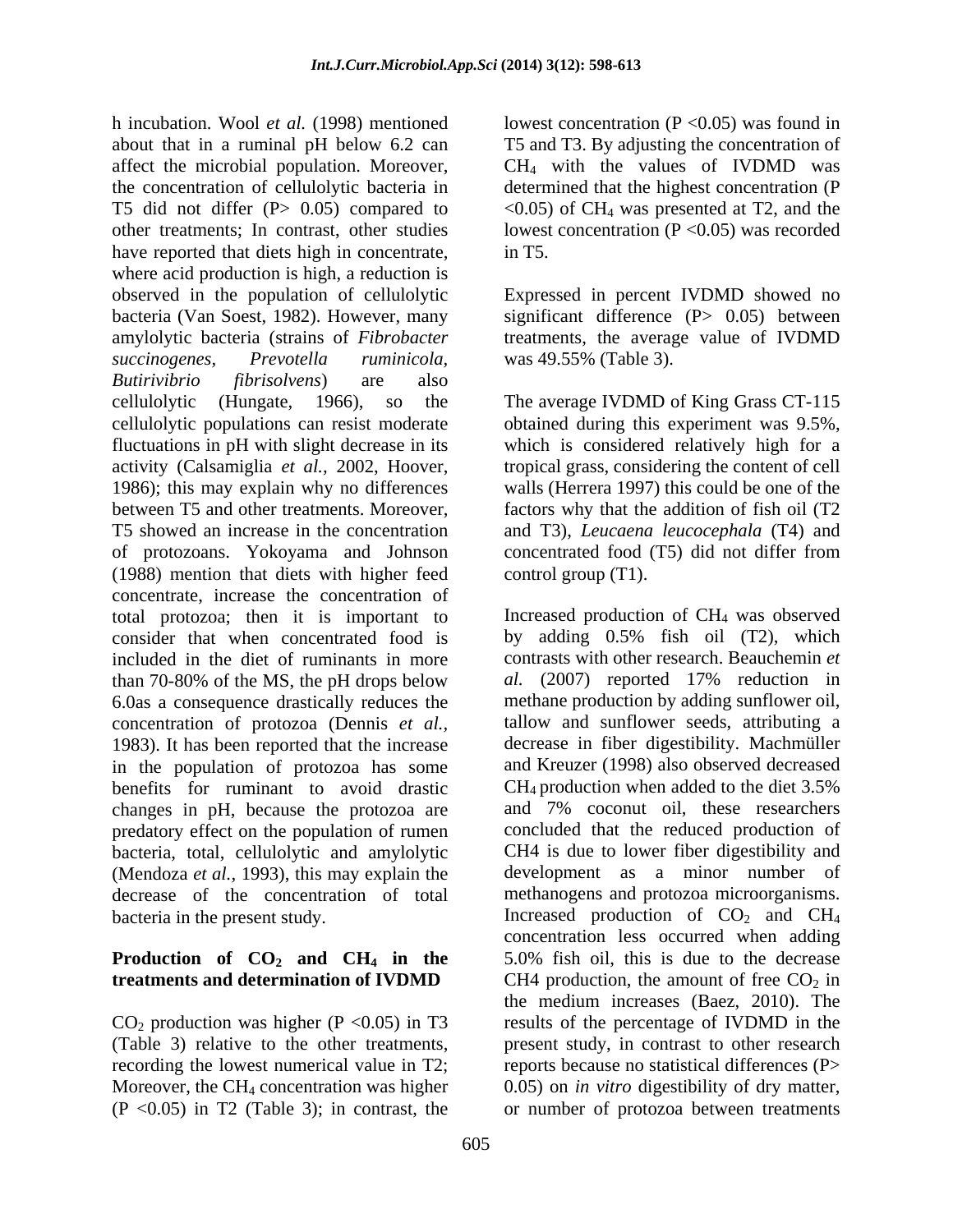the concentration of cellulolytic bacteria, studies report a significant decrease in the providing forage with high (61.5%), production of CH<sub>4</sub> by adding oils to the diet. medium  $(50.7%)$  and low  $(38.5%)$ <br>Dong *et al.* (1997) emphasize that the digestibility found that CH<sub>4</sub> production biohydrogenation alone cannot explain the increased as forage digestibility was reduction in methane production; coat with results obtained in T4 are different from Rodriguez (2010), by adding tannins from *L.*  studies, may be by different ecotypes of *L. leucocephala*, which vary in the content of

were obtained. Meanwhile, Mohammed *et*  anti-nutritional factors (Fortes *et al.,* 2003). *al.* (2004) obtained similar to those of the In this context Ley (2010), mentioned that present research results; adding sea horse oil sometimes the secondary metabolites of in the diet, they reported an increase in the certain leguminous trees have no toxic effect number of total bacteria, cellulolytic bacteria on rumen microorganisms, and some of and protozoa, and did not differ from the them may have an increase in their control treatment. The results of this study concentration. T1 in the present study did suggest that the increased production of  $CH_4$  not register increase in  $CH_4$  production; this in T2 can be attributed to a slight increase in may be related to the quality of the delivered which may explain the increase in the are fed diets with high proportions of forage concentration of acetate, which is used as a light in cell walls and low digestibility, the substrate for  $CH_4$  production (Mendoza- greater amount of acetic acid and  $H_2$  is Martinez *et al.* 2008). The results obtained generated (Janssen 2010); which increases by T3 of this study are consistent with data the amount of CH<sub>4</sub> produced per unit of food reported by Swainson *et al.* (2007), who eaten. By contrast, in diets containing a found no significant decrease in the higher proportion of easily fermentable production of CH4 by adding 3% coconut oil carbohydrates, the main product is propionic on a diet of fresh forage *Loliumperenne* or acid (Beauchemin and McGinn, 2005). In a *Cichoriumintybus*; however, numerous study by Boadiand Wittenberg (2002), by Dong *et al.* (1997) emphasize that the digestibility found that CH<sub>4</sub> production oil ration and subsequent lower bacterial mentioned that it is possible to significantly adhesion is not responsible for the decreased reduce the production of CH<sub>4</sub> in forageproduction of CH<sub>4</sub> in the diet. Therefore, this based diets, with higher digestibility of 50%. decrease is due to a change in the McGeugh *et al.* (2010) reported that fermentation towards greater production of increasing the ratio of concentrate and grains propionate and oil has a toxic effect on the in the diet caused a decrease in CH4 methanogenic population of emissions. Lopez *et al.* (2011) observed that microorganisms. This may account for the this reduction is affected by the source of slight reduction in CH4 production obtained dietary starch; Beauchemin and McGinn in T3, with the further decrease in the (2005) found that the substitution of barley concentration of acetate and butyrate. The grain for corn grain reduced CH<sub>4</sub> emissions. reports of Sallam *et al.* (2010), who report a proportion of 40:60 forages: concentrate in decrease in the production of CH4; Instead, the diet, allows the growth of acetogenic *leucocephala* during fermentation of forage propionate production, which explains the King grass CT-115, no statistical differences decrease in CH4 production. Moss *et al.* observed. The differences between the (2000) indicated that the formation of present research, with regard to other propionate is considered competitively use food. It has been shown that when ruminants providing forage with high (61.5%), medium (50.7%) and low (38.5%) increased as forage digestibility was reduced; while Swainson *et al.* (2007) Miramontes *et al.* (2010) mentioned that the bacteria in the rumen, with an increase in of  $H_2$  in the rumen.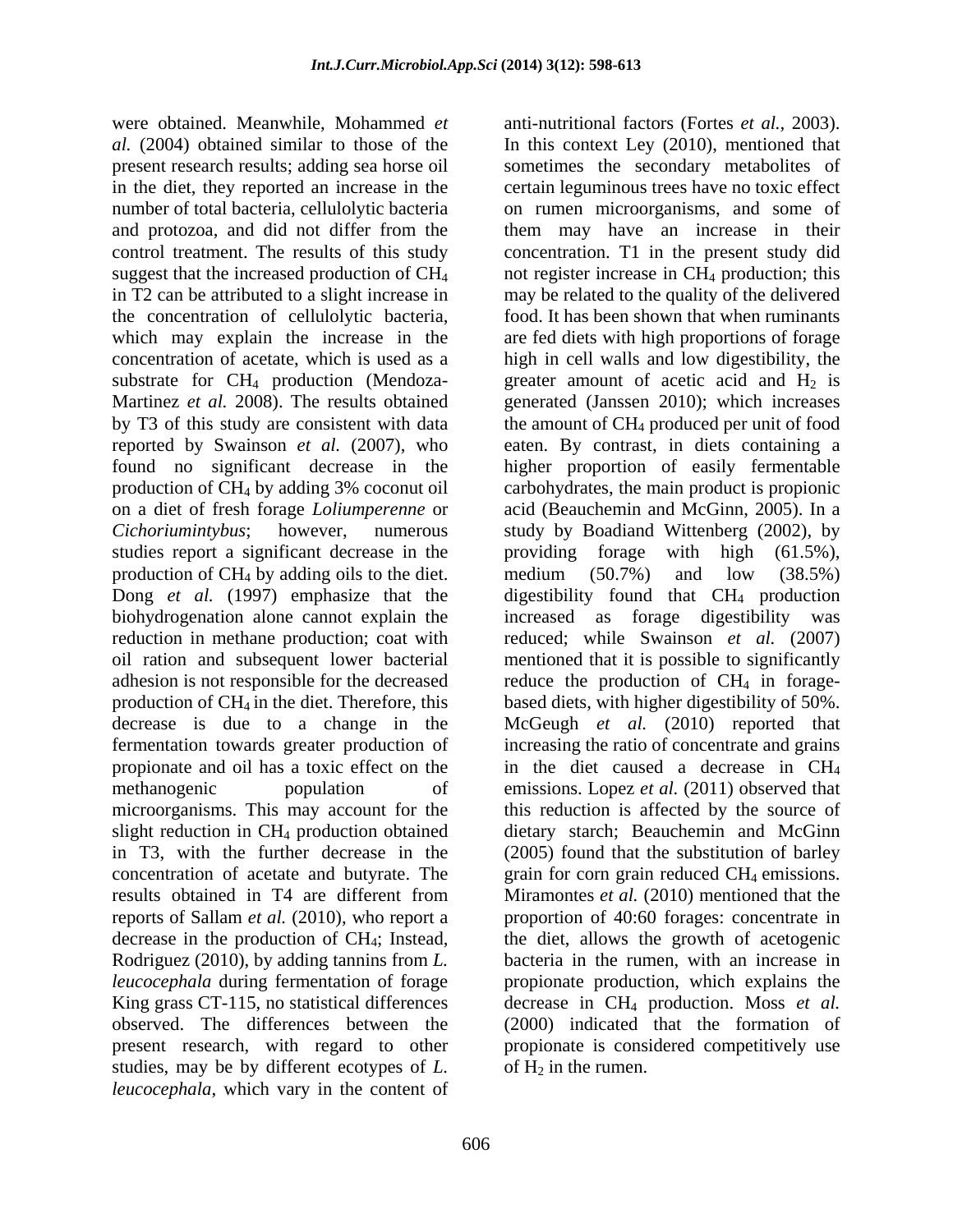| <b>Properties</b>                    | <b>Treatments</b> |                     |                     |                   |                   |               |  |  |
|--------------------------------------|-------------------|---------------------|---------------------|-------------------|-------------------|---------------|--|--|
|                                      | <b>T1</b>         | m                   | T3                  | <b>T4</b>         | <b>T5</b>         | ${\bf SEM}^+$ |  |  |
| pH                                   | $6.12^{\circ}$    | $6.55^{\mathrm{a}}$ | $6.24^{b}$          | 6.16 <sup>c</sup> | 6.09 <sup>c</sup> | 0.016         |  |  |
| Total VFA <sup>++</sup> mol $L^{-1}$ | $115.40^{b}$      | $125.70^a$          | 114.00 <sup>b</sup> | $110.97^b$        | $119.94^{ab}$     | 2.145         |  |  |
| Acetate%                             | $57.32^b$         | $61.21^a$           | $57.12^b$           | $59.16^{ab}$      | $54.15^{\circ}$   | 0.518         |  |  |
| Propionate%                          | $33.48^{b}$       | $25.62^{\circ}$     | $34.03^{b}$         | $31.99^{b}$       | $37.83^{\rm a}$   | 0.538         |  |  |
| Butyrate%                            | $9.20^{b}$        | $13.17^{\rm a}$     | $8.85^{\circ}$      | $8.85^{\circ}$    | 8.02 <sup>d</sup> | 0.059         |  |  |
| Relationshipacetate:<br>propionate   | $1.71^{\rm b}$    | $2.39^{a}$          | $1.68^{b}$          | $1.85^{\rm b}$    | $1.43^{\circ}$    | 0.042         |  |  |

### **Table.1** Valuesof pH and VFA concentration during ruminal fermentation *in vitro* after 72 h of incubation in diets formulated with pasture King grass CT-115, fish oil, *Leucaena leucocephala* and concentrate

abc Values with different superscript in a row are statistically  $(P \le 0.05)$  different.

 $T1 = 100\%$  King grass forage Ct-115 (Control).

 $T2 = 99.5\%$  King grass forage Ct-115 plus 0.5% fish oil.

 $T3 = 95\%$  king grass forage Ct-115 plus 5% fish oil.<br>T4 = 70% king grass forage Ct-115 plus 30% Leucaena leucocephala.

 $T5 = 60\%$  king grass forage Ct-115 plus 40% concentrate.

+ SEM = standard error of the mean.

 $++AGV =$  total volatile fatty acids.

**Table.2** Concentration of total bacteria, cellulolytic bacteria and protozoa in diets formulated with pasture King grass CT-115 added with fish oil, *Leucaena leucocephala* and concentrate feed during rumen fermentation *in vitro* at 72 h of incubation

| $\alpha$ and $\alpha$ and $\alpha$ and $\alpha$ and $\alpha$ and $\alpha$ and $\alpha$ and $\alpha$ and $\alpha$ and $\alpha$ and $\alpha$ and $\alpha$ and $\alpha$ and $\alpha$ and $\alpha$ and $\alpha$ and $\alpha$ and $\alpha$ and $\alpha$ and $\alpha$ and $\alpha$ and $\alpha$ and $\alpha$ and $\alpha$ and $\alpha$ |                   |                 |                   |                   |                 |                  |
|----------------------------------------------------------------------------------------------------------------------------------------------------------------------------------------------------------------------------------------------------------------------------------------------------------------------------------|-------------------|-----------------|-------------------|-------------------|-----------------|------------------|
| <b>Microorganisms</b>                                                                                                                                                                                                                                                                                                            | <b>Freatments</b> |                 |                   |                   |                 |                  |
| $(mL-1$ of rumen fluid)                                                                                                                                                                                                                                                                                                          | <b>COMPANY</b>    | ⊥ ∠             |                   |                   |                 | SEM <sup>+</sup> |
| Total bacteria $(10^9 \text{ mL}^{-1})$                                                                                                                                                                                                                                                                                          | $24.17^{\circ}$   | $31.75^{\circ}$ | $5.75^{\circ}$    |                   | 1 50'           | 1.8x10           |
| Cellulolytic bacteria $(10^6 \text{ mL}^{-1})$                                                                                                                                                                                                                                                                                   | $7.93^{8}$        | $29.66^{\circ}$ | $1 \Omega_6$ a    | ና 66 <sup>a</sup> | 2 7 Q a         | 0.35             |
| Protozoa $(10^6 \text{ mL}^{-1})$                                                                                                                                                                                                                                                                                                | $0.00^{\circ}$    | 1.66 $\rm^{ab}$ | 5.00 <sup>a</sup> | $66^{ab}$         | $10.00^{\rm a}$ | $1.6x10^{6}$     |

<sup>abc</sup>Values with different superscript in a row are significantly different ( $P < 0.05$ ).

 $T1 = 100\%$  forage King grass Ct-115 (Control).

 $T2 = 99.5\%$  forage King grass Ct-115 plus 0.5% fish oil.

T3 = 95% forage King grass Ct-115 plus 5% fish oil.<br>T4 = 70% forage King grass Ct-115's 30% *Leucaena leucocephala*. T4 = 70% forage King grass Ct-115's 30% *Leucaena leucocephala*.<br>T5 = 60% forage King grass Ct-115 plus 40% concentrate.<br>+ SEM = standard grass of the maan.

 $*$  SEM = standard error of the mean.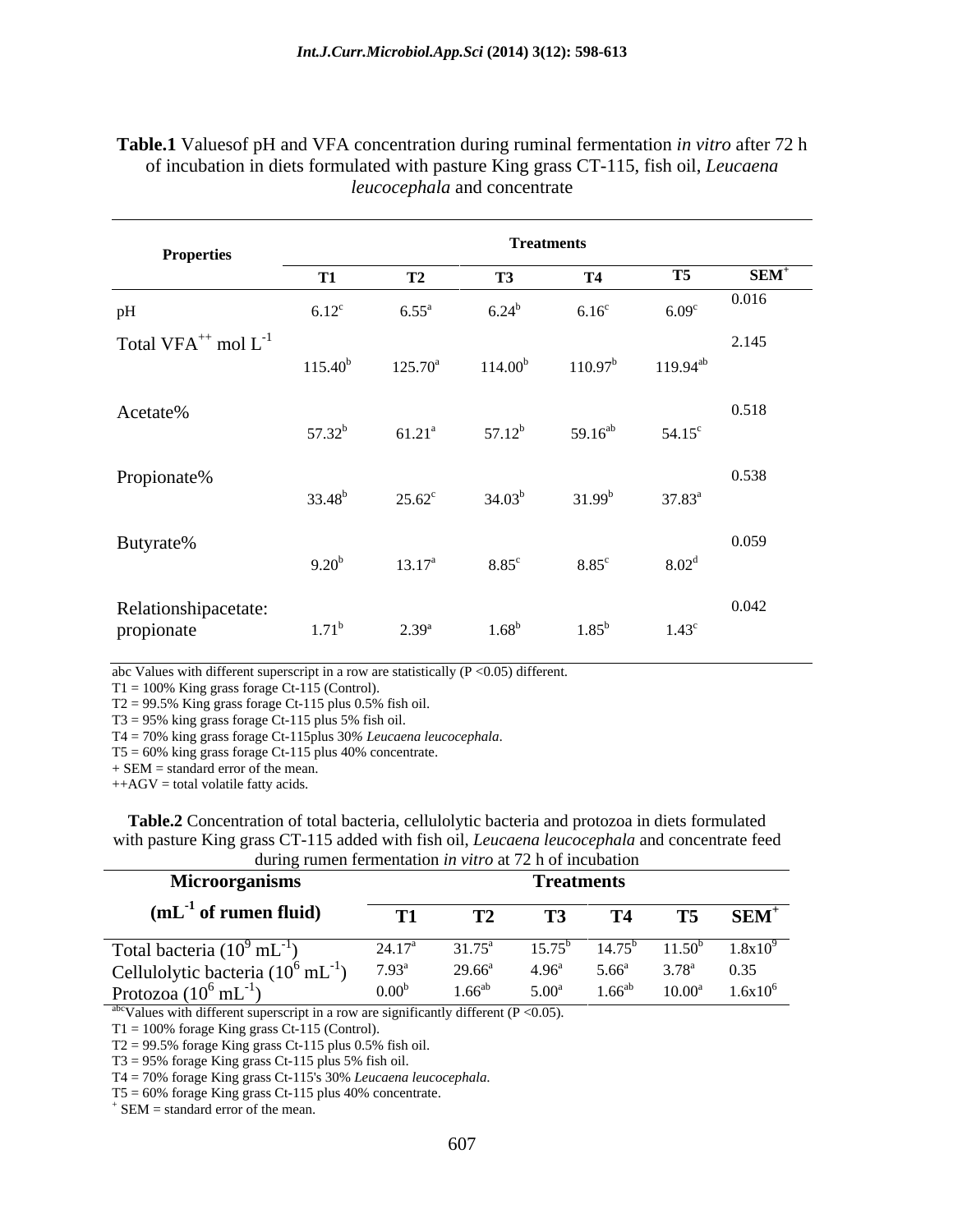|                                                | <b>Treatments</b> |                    |                    |                    |                 |            |
|------------------------------------------------|-------------------|--------------------|--------------------|--------------------|-----------------|------------|
| <b>Properties</b>                              |                   |                    |                    |                    | Т5              | <b>SEM</b> |
| $CO_2$ concentration (mmol mL                  | $58.65^{\circ}$   | 57.40 <sup>b</sup> | $71.35^{\circ}$    | 56.43 <sup>°</sup> | $58.24^b$       | 1.080      |
| $CH4$ concentration (mmol mL <sup>-1</sup>     | $28.69^b$         | $38.70^{\rm a}$    | $27.92^{bc}$       | $28.86^{b}$        | $25.94^{\circ}$ | 0.589      |
| CH <sub>4</sub> concentration (mmol $g^{-1}$ ) | $58.17^{b}$       | $78.61^{\rm a}$    | 59.31 <sup>b</sup> | $58.88^{b}$        | $49.17^{\circ}$ | 1.806      |
| $DMD^{++}$                                     |                   |                    |                    |                    |                 |            |
| <b>IVDMD</b> $(\%)^{++}$                       | 49.32             | 49.23              | 47.14              | - 49.05            | 52.99           | 1.365      |

**Table.3** Production of  $CO_2$  and  $CH_4$  (mmol) in diets with pasture King grass CT-115 added with fish oil, *Leucaena leucocephala* and concentrate during rumen fermentation *in vitro* and determination of IVDMD

 $a^{abc}$ Values with different superscript in a row are significantly different (P < 0.05).

 $T1 = 100\%$  forage King grass Ct-115 (Control).

 $T2 = 99.5\%$  forage King grass Ct-115 plus 0.5% fish oil.

 $T3 = 95\%$  forage King grass Ct-115 plus 5% fish oil.

T4 = 70% forage King grass Ct-115's 30% *Leucaena leucocephala*.<br>T5 = 60% forage King grass Ct-115 plus 40% concentrate.<br>+ SEM = standard grass Ct-115 plus 40% concentrate.

+ SEM = standard error of the mean.<br>++MSD = Dry matter digestibility.<br>+++ IVDMD = *in vitro* digestibility of dry matter expressed as a percentage.

increasing the starch content in the diet CH<sub>4</sub> formation is reduced without CT-115 pastures, reduces methane affecting the ruminal metabolism. In production without affecting IVDMD. contrast, other studies it has been Expressing CH4 production depending on determined that increasing the feed the dry matter digestibility of the diet, the concentrate in the diet, results in same trend was observed. On the other acidification of the rumen contents (Cobos hand, the addition of 0.5% fish oil in the *et al.,* 2005), a decrease in the diet had no effect on ruminal fermentation concentration of the cellulolytic bacteria variables and also produces a larger and an increased concentration of amount of CH4. Incorporating dietary *L.*  amylolytic bacteria; which results in fiber *leucocephala*, had no impact on reducing degradation is reduced and the type of CH4 production, and did not affect rumen fermentation is altered towards the formation of a lower concentration of population of protozoa. The addition of acetic acid, with an increased production 5% fish oil and 40% of concentrate feed in of propionic acid. This coincides with the diets based on pasture King grass CT-115, results obtained in the present study T5, where the pH was lower compared to the other treatments and a slight decrease was observed in the concentration of studies *in vitro* and increases the cellulolytic bacteria, further increase was proportions of fish oil 6–7% to the diet, as obtained in the concentration of propionate well as evaluating diets of lower quality and lower production of methane. forage such as straw and stubble. It is

McGeugh *et al.* (2010) mentioned that In conclusion, the addition of 5% fish oil diet for ruminants based on King grass CT-115 pastures, reduces methane hand, the addition of 0.5% fish oil in the fermentation variables, not affected 5% fish oil and 40% of concentrate feed in decreased CH4 production, and presented an increase in the concentration of propionate. It is recommended further proportions of fish oil 6–7% to the diet, as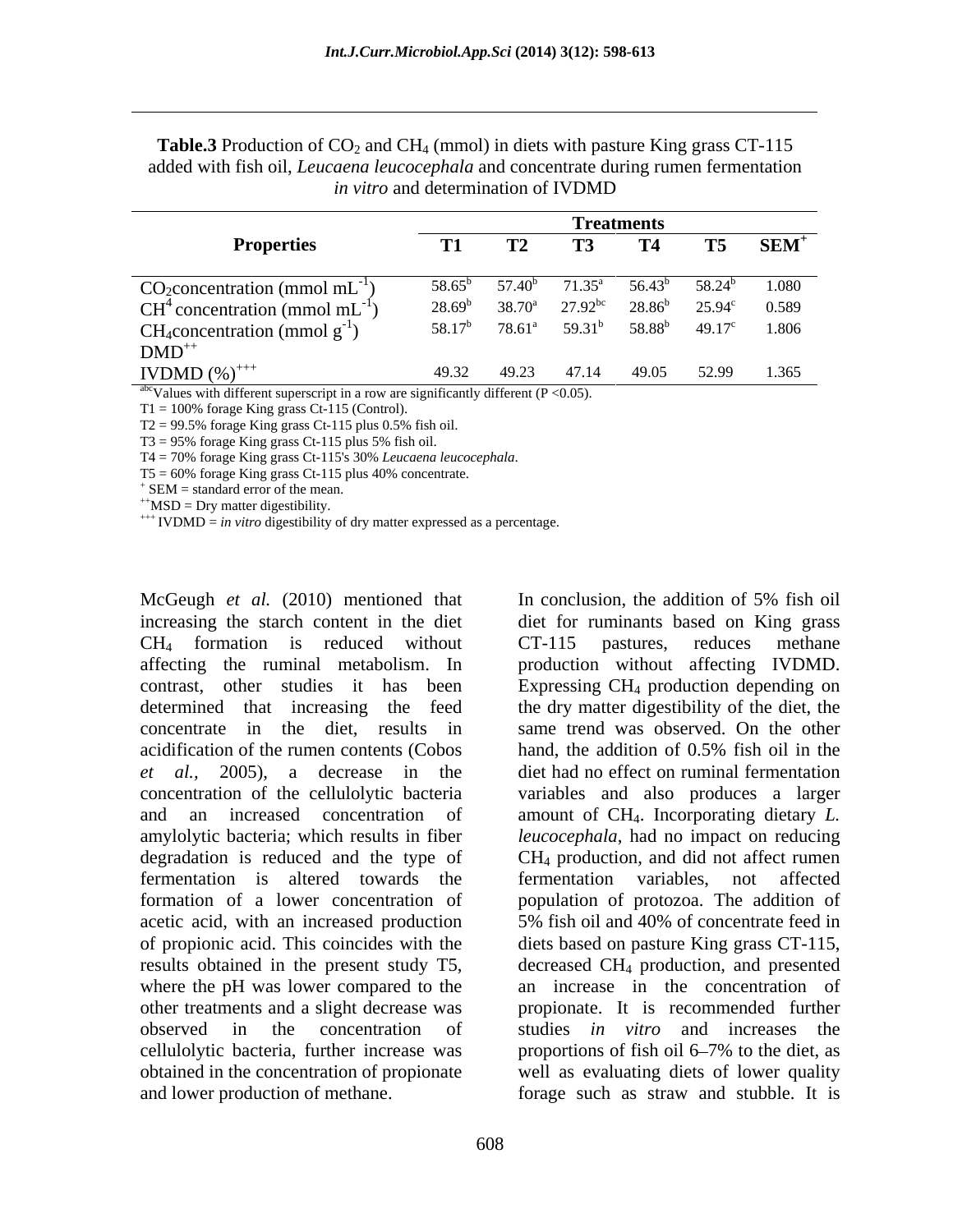suggested that *in vivo* studies to determine temprano. Tesis de doctorado. the effect of fish oil,*L. leucocephala* and concentrate on the consumption of diet food, weight gain and feed conversion.

- Avila, C.D., E.J. DePeters, H. Perez- Monti, S.J. Taylor and R.A. Zinn. 2000. Influences of saturation ratio of supplemental dietary fat on digestion and milk yield in dairy cows. J. Dairy
- fumarato para disminuir la metanogénesis en la fermentación de alfalfa. Tesis de Doctorado, Recursos Colegio de Postgraduados. Campus
- Baker SK. 1999. Rumen methanogens, and 579.<br>
inhibition of methanogenesis Chalupa W. B. Rickabaugh. D. S. Austrian J. Agric. Res. 50:1293-1298.
- Bhatta R., Y. Uyeno, K. Tajima, A. Takenaka, Y. Yabumoto, I. Nonaka, O. Enishi and M. Kurihara. 2009. methanogenicArchaea and protozoal populations. *J. Dairy Sci.*92:5512
- Beauchemin K.A., S.M. McGinnand H.V. supplementation of diets. Can. J.
- Beauchemin K.A. and S.M McGinn. 2005. González, J. R. Barcena, D. S. fed barley or corn diets. J. Anim. Sci.
- Bedolla E. 2010. Efecto de la suplementación de dos tipos de ácidos  $95:179-187$ . *Bosindicus)* durante el posparto

temprano. Tesis de doctorado. Universidad Michoacana de San Nicolás de Hidalgo. Michoacán, México.

- **References** Methane production from dairy cattle Boadi D.A., and K.M. Wittenberg. 2002. and beef heifers feed forages differing in nutrient density using the sulphur hexafluoride (SF6) technique. Can. J. Anim. Sci. 82:201-206.
- Sci., 83:1505-1519. to reduce enteric methane emissions Báez P.J.L. 2010. Uso de levaduras y from dairy cows: Update Review. Can Boadi D., Benchaar C., Chiquette J. y Massé D. 2004. Mitigation strategies from dairy cows: Update Review. Can J. Anim. Sci. 84:1918-1825.
	- Genéticos y Productividad, Ganadería. Tementation and nutrient cologie de Postoraduados Campus flow from a dual-flow continuous Montecillo, México. culture system. J. Dairy Sci. 85:574- Calsamiglia S., A. Ferret and M. Devant. 2002. Effects of pH fluctuations on microbial fermentation and nutrient flow from a dual-flow continous 579.
	- inhibition of methanogenesis. Chalupa W. B. Rickabaugh, D. S. Kronfeld, and D. Sklan. 1984. Rumen Fermentation *In vitro* as influenced by long chain fatty acids. J Dairy Sci. 67:1439 -1444.
	- Difference in the nature of tannins on Clemens J. and H.J. Ahlgrimm. 2001. *in vitro* ruminal methane and volatile **C**reenhouse gases from animal fatty acid production and on husbandry: Mitigation options. Nutr. Greenhouse gases from animal Cycl. Agroecosys. 60:287-300.
	- 5522. J.L., S. González and G.D. Mendoza. Petit. 2007. Methane abatement amortiguadores y un ionoforo sobre strategies for cattle: Lipid Cobos P.M.A., E. Guerra, S.J. López, Baez 2005. Evaluación *In vitro* de dos variables fermentativas y microbiológicas. Agrociencia 39:1-9.
	- Anim. Sci.87:431-440. Cobos P.M.A., L.E. García, S. S. Methane emissions from feedlot cattle **Hernandez**, and M. Pérez-Sato. 2002. 83:653-661. ruminal bacteria and performance of González, J. R. Barcena, D. S. Hernández, and M. Pérez-Sato. 2002. The effect of shrimp shell waste on lambs. Anim. Feed Sci. Technol. 95:179-187.
	- grasos sobre la composición de la Cobos M.A. and T. Yokoyama. 1995.<br>Leche en vacas fl (*Ros Taurus x* Clostridium paratrificum var. leche en vacas f1 (*Bos Taurus x* Cobos M.A. and T. Yokoyama. 1995. *Clostridium paratrificum var. ruminantium:* colonization and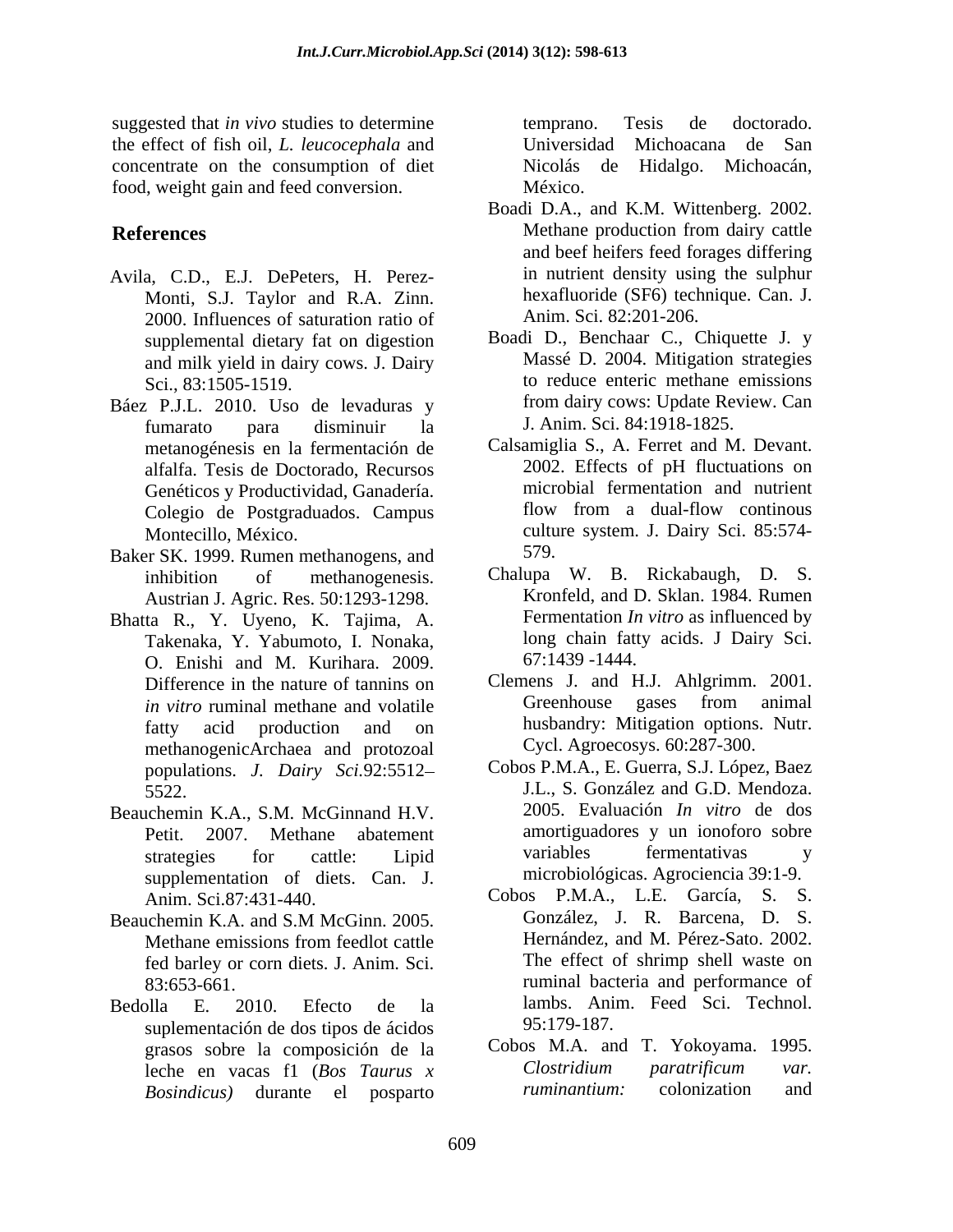degradation of shrimp carapaces *In*  review. Livestock. Grainger and *vitro* observed by scanning electron

- Czerkawski J.W., K.L.Btaxter and F. W. oleic, linoleic and linolenic acids by  $10:497-503$ . methane production. Brit. J. Nutr.
- Dennis S.M., M.J. Arambel, E.E. Bartley energy concentration and source of
- DeRamus H.A., T.C. Clement, D.D. Giampaolaand P.C. Dickinson. 2003.
- Dohme F., V. Fievez, K. Raesand D.
- Dong Y., H.D. Bae, T.A. McAllister, G.W. Mathisonand K.J. Cheng. 1997. Lipid-
- 
- 

C.A.M. of Klein. Sci. 130:47-56.

- microscopy. In Wallace R. J. Estrada-Liévano J.M., A. C. Sandoval andLahlou-kassi.Rumen ecology Castro, L. Ramírez-Avilésand C.M. research planning. Proceedings of a Capetillo-Leal. 2009. In vitro workshop held at international fermentation efficiency of mixtures of livestock research institute (ILRI), Addis Ababa, Ethiopia. Pp. 151-161. *leucocephala*and two energy sources Wainman. 1966. The metabolism of Tropic. Subtropic. Agroecosys. Capetillo-Leal. 2009*. In vitro Cynodonnlemfuensi*s, *Leucaena* (maize or sugar cane molasses). Tropic. Subtropic. Agroecosys. 10:497-503.
- sheep with reference to their effectson Fahey G.C. and L.L. Berger. 1988. Los 20:349-362. rumiantes. In: El rumiante: Fisiologia and A.D. Dayton. 1983. Effect of carbohidratos en la nutrición de los Digestiva y Nutricion. C.D. Church (Ed.). Editorial Acribia, S.A. Zaragoza, España. Pp. 305-337.
- nitrogen on numbers and types of Fortes D., O. La, B. Chongo and I. Scull. rumen protozoa. J. Dairy Sci. 2003. Una nota acerca de la 66:1248-1254. composición química de seis ecotipos de *Leucaena leucocephala.* Rev. Cubana Cienc. Agríc. 37:51-54.
- Methane emission of Beff Cattle on Galindo J., C. García, Y. Marrero, E. forages: efficiency of grazing Castillo, A. I. Aldana, V. Torres, and management systems J. Environ. L. Sarduy. 2007. Efecto de la Qual. 32:269-277. composición del pastizal de *Leucaena* Demeyer. 2003. Increasing levels of población microbiana ruminal de two different fish oils lower toros. Rev. Cubana Cienc. Agríc. ruminalbiohydrogenation of 41:145-148. *leucocephala* con gramíneas en la 41:145-148.
- eicosapentaenoic and Galindo J., N. González, D. Delgado, A. docosahexaenoic acid *In vitro*. Anim. Sosa, R. González, V. Torres, A. Res. 52:309-320. Aldana, O. Moreira, L. Sarduy, A. induced depression of methane bacterias metanogénicas y su relación production and digestibility in the con otros grupos microbianos del artificial rumen system (RUSITEC). Tumen en condiciones *In vitro*. Rev. Can. J. Anim. Sci. 77:269-278. Cubana Cienc. Agríc. 43:135-140. Nodaand J. Cairo. 2009. Efecto del aceite de coco en la población de rumen en condiciones *In vitro*. Rev.
- Doreau M. and Y. Chilliard. 1997. Galindo J., N. González, D. Delgado, A. Digestion and metabolism of dietary Sosa, Y. Marrero, R. González, A. fat in farm animals. Br. J. Nutr. 78(Suppl 1): S15-S35. Eckard J.R.C. 2010. Options for the *leucocephalasobre* la abatement of methane and nitrous microbiotaruminal. Zootecnia Trop. oxide from ruminant production: A Sosa, Y. Marrero, R. González, A. Aldana and O. Moreira. 2008. Efecto modulador de *Leucaena leucocephala*sobre la 26:249-252.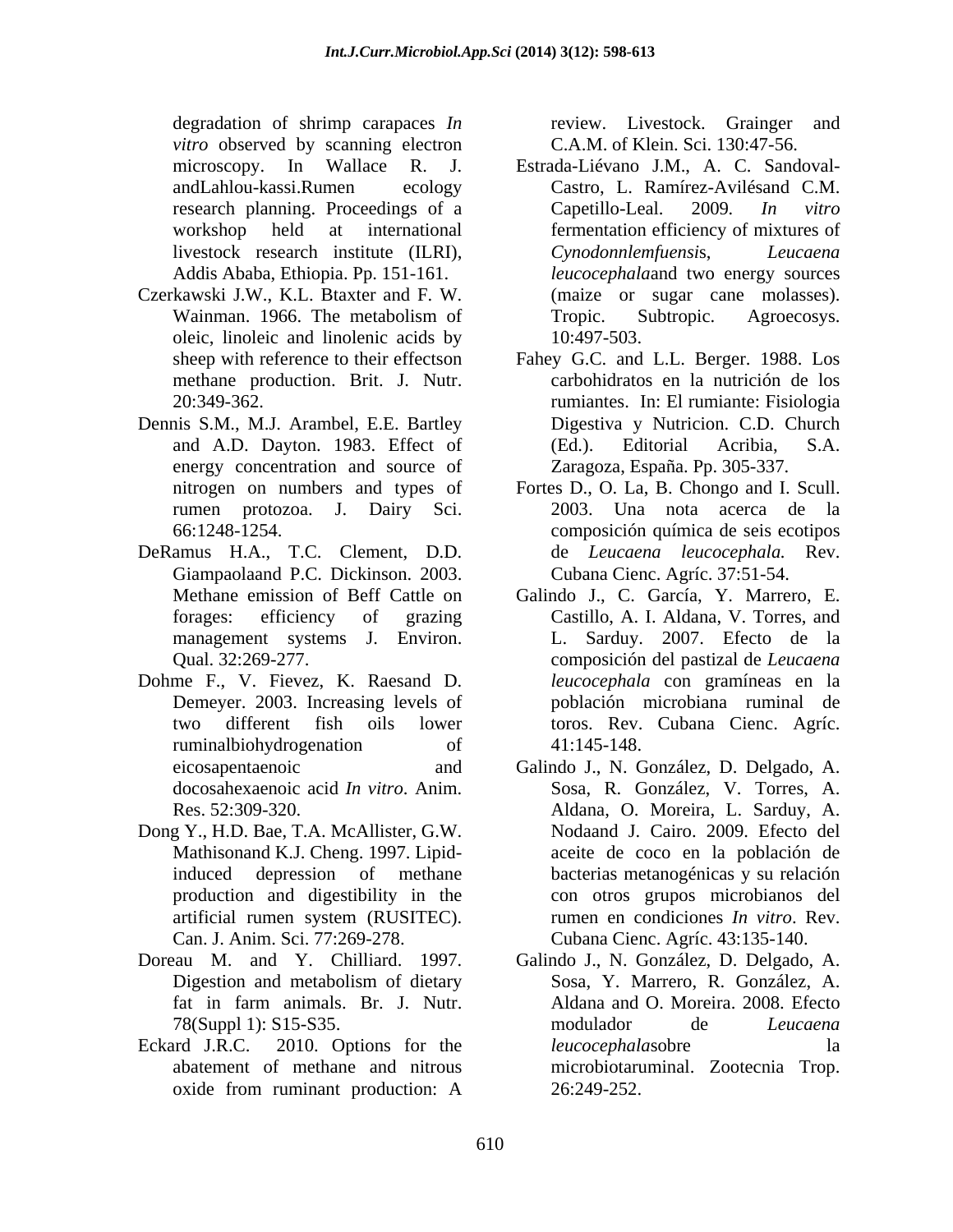- Galindo J., Y. Marrero, N. González and Amburgh. 1998. The role of pH in A.I. Aldama. 2003. Efecto del follaje regulating ruminal methane and de dos árboles tropicales ammonia production. J. AnimSci. (*Brosimumallicastrum* y *Leucaena*
- Garcia D., H. Wencomo, M. Gonzáles, M. Caracterización de diez cultivares degradabilidadruminal. Rev. MVZ
- Gurbuz Y. 2009. Efectos del contenido de
- Harrigan W.F. and E.M. McCance.1979.
- Herrera R.S. 1997. El cultivo de tejidos *In vitro* aplicado a los pastos en Cuba. 42:856-862. Rev. CubanaCienc. Agríc. 31:113-
- Hoover W.H. 1986. Chemical factors
- Hungate R. E. 1966. The rumen and its Martinez A.L. 2011. Adición de aceites
- Janssen P.H. 2010. Influence of hydrogen
- Kurihara M., T. Magnet, H. McCrabb, G. McCrabb. 1999. Methane production
- 

Amburgh. 1998. The role of pH in 76:2190- 2196.

- *leucocephala*) en la población Ley de Coss A. 2010. Evaluación de microbiana ruminal en condiciones *In*  técnicas *In vitro* para el estudio de la vitro. Rev. Cubana Cienc. Agríc. capacidad desfaunante de fármacos y 37:395-401. plantas. Tesis de Maestría. Recursos Medina and L. Cova. 2008. Colegio de Postgraduados. Montecillo Genéticos y Productividad, Ganadería. Texcoco, México.
- forrajeros de *Leucaena leucocephala*  Lopez M.C., L. Ródenas, O. Piquer, A. basada en la composición química y la Cerisuelo, C. Cervera and C. Córdoba. 13:1294-1303. producción de metano en caprinos taninos condensados de algunas cereales. Arch. Zootec. 60:943-951. Cerisuelo, C. Cervera and Fernández. 2011. Determinación de alimentados con dietas con distintos
- especies de leguminosas en la emisión Machmüller A. and M. Kreuzer. 1998. de gas metano. Rev. Cubana Cienc. Methane suppression by coconut oil Agríc. 43:265-272. and associated effects on nutrient and Métodos de laboratorio en energy balance in sheep. Can. J. Anim. Sci. 79:65-72.
- microbiología de alimentos y Maczulak A.E., B.A. Dehorityand D. L. productos lácteos. Ed. Academia. Palmquist. 1981. Effects of long- León, España. Pp. 361-366. chain fatty bacteria acids on growth of rumen. Appl. Environ. Microbiol. 42:856-862.
- 118. tannins in leaves of trees and shrubs involved in ruminal fiber digestion. J. differ in level and activity.Agrofores. Dairy Sci. 69:2755–2766. syst. 40:59-68. Makkar HPS, and K. Becker. 1998. Do from Africa and Himalayan regions syst. 40:59-68.
- microbes. Academic Press, N. Y. 533 vegetales de diferente grado de pp. insaturación a la ración de cabras on rumen methane formation and Universidad de Cordoba, España. lecheras. Tesis de doctorado.
- fermentation balances trough Mbugua D.M., E.M. Kiruiroand A.N. Pell. microbial growth kinetics and 2008*. In vitro* fermentation of intact fermentation thermodynamics. and fractionated tropical herbaceour Animal Feed Sci. Technol. 160:1-22. and tree legumes containing tannins and alkaloids. Anim. Feed Sci. Technol. 146:1-20.
- and energy partition of cattle in the McAllister T.A., E.K. Okine, G.W. tropics. Brit. J. Nut. 81:227-234. Mathison, and K.J. Cheng. 1996. Lana R. P., J. B. Russell and M. E. Van Dietary, environmental and McAllister T.A., E.K. Okine, Dietary, environmental and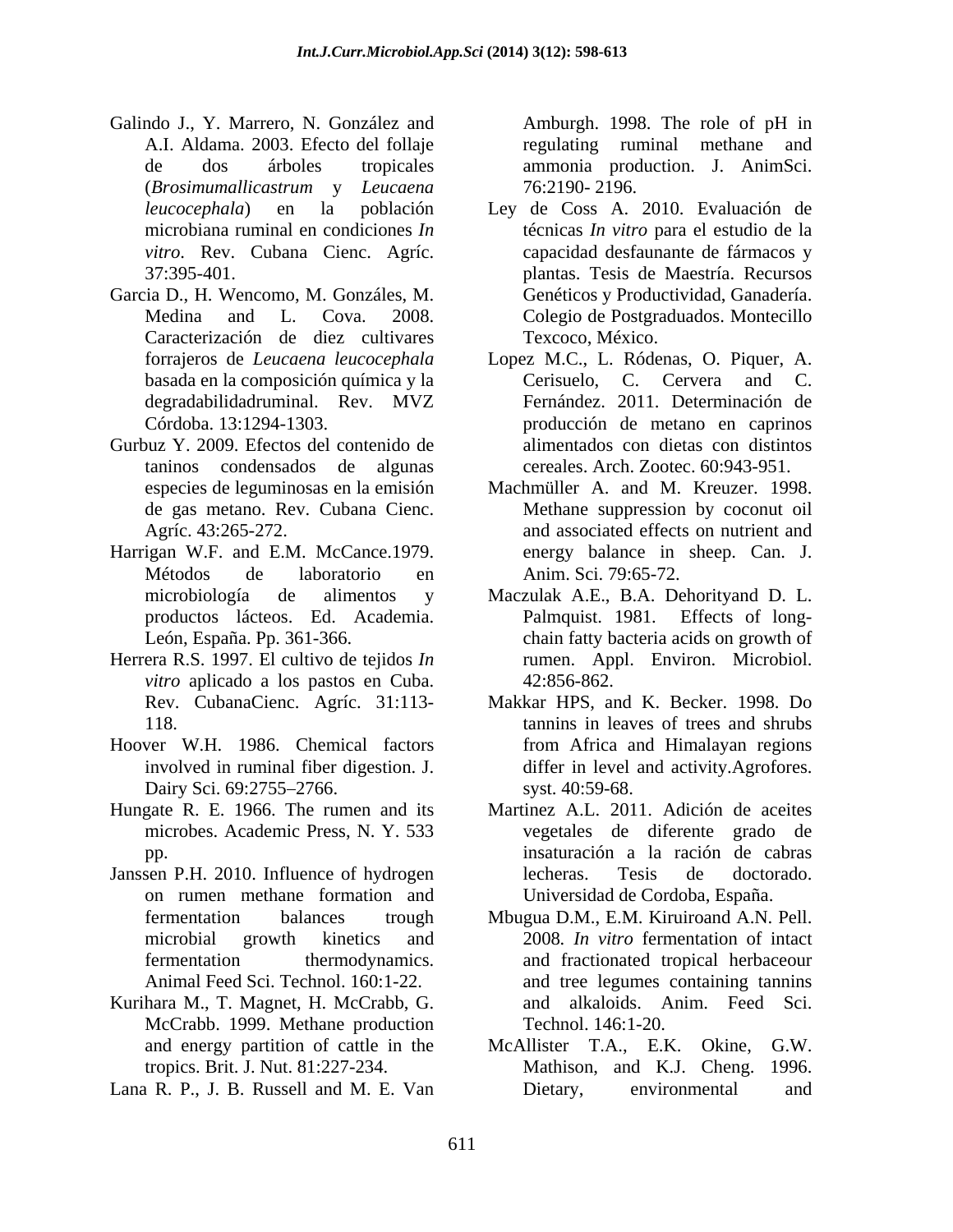- McCullough, H. 1967. The determination of ammonia in whole blood by direct colorimetric method. Clinical Chem.
- McGeough E.J., P. O'Kiely, K.J. Hart,<br>A.P. Moloney, T. M. Boland and D. A. Kenny. 2010. Methane emissions, digestibility, and rumen fermentation crop wheat silages differing in grain
- Mellenberger R.W., L.D. Satter, M.A. wood. J. Anim. Sci. 30:1005-1011.
- 
- Mendoza-Martinez G.D., F.X. Plata-Pérez, R. Espinosa-Cervantes and A. Lara-
- Miramontes J.M., M. Ramírez-Rangel, J. 2010. Efecto de la proporción utilizadoras de hidrógeno del rumen.
- Mohammed N., N. Ajisaka, Z. A. Lila, K. Kandaand H. Itabashi. 2004. Effect of
- microbiological aspects of methane Montgomery S.P., J.S. Drouillard, T.G. production in ruminants. Can. J. Nagaraja, E.C. Titgemeyerand J.J. Anim. Sci. 76:23I-243. Sindt. 2008. Effects of supplemental fat source on nutrient digestion and ruminal fermentation in steers. J. Anim. Sci. 86:640-650.
- 17:297-304. Moss A., J. Jouanyand J. Newbold. 2000. A.P. Moloney, T. M. Boland and D. contribution to global warming. Ann. Methane production by ruminants: Its Zootechnie. 49:231–253.
- feed intake, performance, Ordoñez D. B. y T. Hernández. 2008. of finishing beef cattle offered whole-<br>
Efecto Invernadero en 2009. Inventario Nacional de gases de Efecto Invernadero en 2009. INEGI/2009/AGR/4. México.
- content. J. Anim. Sci. 88:2703-2716. Owens F.N. and A.L. Goetsch.1988. Millett and A.J. Baker. 1970. An *In*  Church (ed.), El Rumiante: Fisiología *vitro* technique for estimating Digestiva y Nutrición. Editorial digestibility of treated and untreated Acribia, S.A. Zaragoza, España. Pp. Fermentación ruminal. In: C.D. 159-198.
- Mendoza G.D., R.A. Britton and R. A. Rodríguez J.A. 2009. Aislamiento y Stock. 1993. Influence of ruminal caracterización *In vitro* de una protozoa on site and extent of starch bacteria acetogénicaruminal. Tesis de digestion and ruminal fermentation. J. Maestría. Colegio de Postgraduados. Anim. Sci. 71:1572-1578. Recursos Genéticos y Productividad, Ganadería, Montecillo Texcoco, México.
	- Bueno. 2008. Manejo nutricional para Rodríguez R. 2010. Estudio *In vitro* del mejorar la eficiencia de utilización de valor nutritivo y de los efectos la energía en bovinos. Universidad y antinutricionales de cuatro Ciencia. 24:75-87. leguminosas arbóreas tropicales con Ibarra, F. J. Ibarra, B.E. Alcantar, J. Miramontes, P. Aguiarand R. Lezama. CT-115). Tesis de Doctorado. antinutricionales de cuatro potencialidades como suplementos del *Pennisetumpurpureum*(vc. CUBA CT-115). Tesis de Doctorado. Universidad de Zaragoza. España.
	- concentrado/forraje de la dieta, sobre Russell J. B. and L. J. Richlik. 2001. las poblaciones de bacterias Factors that alter rumen microbial ecology. Science. 292:1119-1122.
	- Rev. Biociencias. 1:30-43. Russell J. B. and D. B. Wilson. 1996. Why Hara, K. Mikuni, K. Hara, S. unable to digest cellulose at low pH? ruminal cellulolytic bacteria J. Dairy Sci. 79:1503-1509.
	- Japanese horseradish oil on methane Russell J. B. and D. B. Dombrowski. 1980. production and ruminal fermentation Effect of pH on the efficiency of *In vitro* and in steers. J. Anim. Sci. growth by pure cultures of rumen 82:1839-1846. bacteria in continuous culture. Appl.